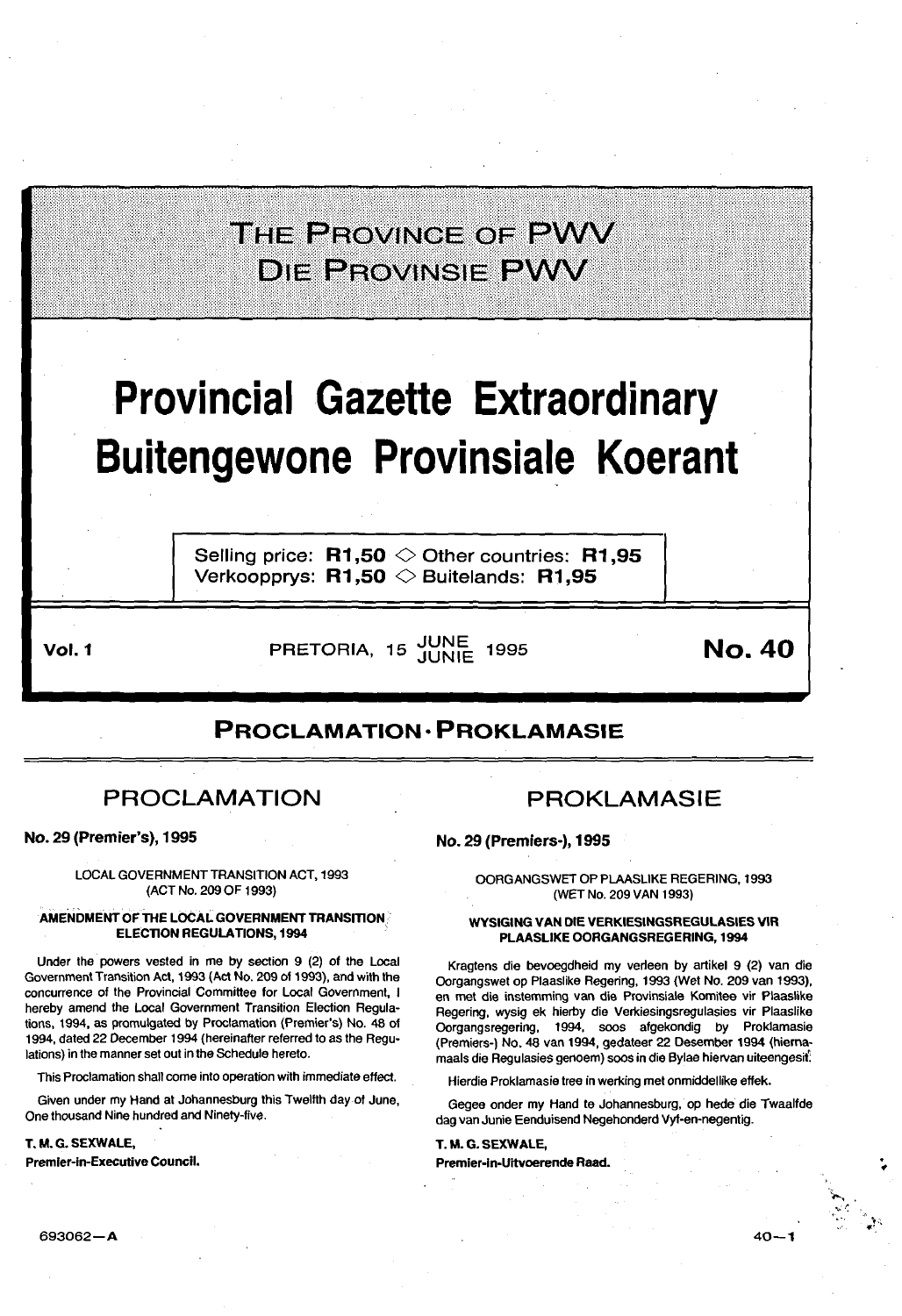#### **SCHEDULE**

The Regulations indicated below are amended as follows:

1. Regulation 53 (4) is amended by the insertion alter the word "other" of the word "than" and by the insertion after the word "any" of the words "casting of a".

2. Regulation 72 (1) is amended by the substitution for the depiction "(c)" where it appears the second time of the depiction "(d)".

#### Gender

3. Regulations 65 (b), 66 (3), 67, 72 (1) (b), 72 (1) (c), 72 (2) (b), 72 (2) (c), 89 (1) (e), 89 (3) and 102 (d) are amended by the insertion after the word "his" or the word "him" wherever it appears of the words "or her".

# Amendment to Regulation 1 (1) (viii)

#### Definition of day

4. Regulation 1 (1) (viii) is amended by the substitution for the words "Public Holidays Act, 1952 (Act 5 of 1952)" of the words "Public Holidays Act, 1994(Act 36of 1994)".

#### Amendment to Regulation 1 (1) (xlii)

#### Definition of identity document

5. Regulation 1 (1) (xiii) is amended by the substitution therefore of the following:

"(xiii) "identity document" means-

(a) an identity document or a temporary identity certificate issued in terms of the Identification Act, 1986 (Act 72 of 1986) or any other applicable law of the Republic, as the case may be: Provided that an acknowledgement of receipt of an application for an identity document issued by the Director-General of the Department of Home Affairs shall be deemed to be an identity document only for purposes of registration for the election; or

(b) a reference book issued in terms of the repealed Blacks (Abolition of Passes and Co-ordination of Documents) Act, 1952 (Act 67 of 1952); or

(c) an identity document referred to in section 13 of the Population Registration Act, 1950 (Act 30 of 1950); or

(d) a valid travel document issued in terms of any law of the former Republics of Transkei, Bophuthatswana, Venda and Ciskei;or

(e) a valid Book of Life issued by the former Republics of-

(i) Ciskei in terms of Act 15 of 1981; or

(ii) Transkei in terms of Act 24 of 1976; or

(iii) Bophuthatswana in terms of Act 12 of 1978; or

# (iv) Venda in terms of Act 6 of 1980.".

# Amendment to Regulation 2 (1) (b)

# Franchise: 18 year old voters

6. Regulation 2 (1) (b) is amended by the deletion of the expression,"; and" and the insertion after the word "years" of the words "on the day of the first election determined by the Minister in terms of section 9 of the Act".

# $\ldots$  Amendment to Regulation 3

I!/

## . No acknowledgement of liability

 $7$ <sup> $\mu$ </sup> Regulation  $3$  is amended by the insertion after subregula-. , , \_\i<;ln (J 2) ol\_the following sullregulation: (,(;H\_\:•.\~''" J *··,Jo;)* ~:.·i..Jt"l!! ';'--' ,;jiU·\_.,;~:'! 1! ~-'" -.\_!(\_, !On

(13) Where any person applying to be enrolled as a voter makes a claim in accordance with form ER1 and certifies or otherwise signifies as the basis of qualification or entitlement to such claim that he or she pays or is liable for the payment of assessment rates, rent, service charges or levies, such certification or signification of payment or liability for payment shall not found or be used as evidence in respect of any legal action, claim or prosecution by a transitional authority, local government body or any other person or persons whatsoever.".

#### BYLAE

Die Regulasies hieronder aangedui word soos volg gewysig:

1. Regulasie 53 (4) in die Engelse leks word gewysig deur die invoeging van die woord "than" na die woord "other" en deur die invoeging van die woorde "casting of a" na die woord "any".\_

2. Regulasie 72 (1) in die Engelse leks word gewysig deur die vervanging van die uitdrukking "(c)" waar dit die tweede keer voorkom met die uitdrukking "(d)".

#### Geslag

3. Regulasies 65 (b), 66 (3), 67, 72 (1) (b), 72 (1) (c), 72 (2) (b), 72 (2) (c), 89 (1) (e), 89 (3) en 102 (d) word gewysig deurdie invoeging van die woorde "of haar" na die woord "sy" of die woord "hom" waar dit voorkom.

#### Wysiglng van Regulasle 1 (1) (v)

#### Woordomskrywing van dag

4. Regulasie 1 (1) (v) word gewysig deur die vervanging van die wocrde "Wet op Openbare Feesdae, 1952 (Wet 5 van 1952)" met die woorde "Wet op Openbare Feesdae, 1994 (Wet 36van 1994)".

# Wysiging van Regulasie 1 (1) (ix)

#### Woordomskrywing van identiteitsdokument

5. Regulasie 1 (1) (ix) word gewysig deur die vervanging daarvan met-

"(ix) "identiteitsdokument"-

(a) 'n identiteitsdokument of tydelike identiteitsertifikaat kragtens die Wet op Identifikasie, 1986 (Wet 72 van 1986) of enige ander toepaslike wet van die Republiek, na gelang van die geval, uitgereik: Met dien verstande dat 'n erkenning van ontvangs van 'n aansoek om 'n identiteitsdokument deur die Direkteur-generaal van die Departement Binnelandse Sake, slegs vir doeleindes van registrasie vir die verkiesing, as 'n identiteitsdokument geag sal word; of

(b) 'n bewysboek kragtens die herroepe Wet op Swartes (Afskaffing van Passe en Koördinering van Dokumente), 1952 (Wet 67 van 1952) uitgereik; of

(c) 'n identiteitsdokument bedoel by artikel 13 van die Bevolkings-registrasiewet, 1950 (Wet 30 van 1950); of

(d) 'n geldige reisdokument kragtens enige Wet van die vocrmalige Republieke van Transkei, Bophuthatswana, Venda en Ciskei uitgereik; of

(e) 'n geldige Lewensboek uitgereik deur die voormalige Republieke van-

(i) Ciskei ingevolge Wet 15van 1981; of

(ii) Transkei ingevolge Wet24 van 1976; of

(iii) Bophuthatswana ingevolge Wet 12 van 1978; of

(iv) Venda ingevolge Wet 6 van 1980. ".

# Wysiglng van Regulasle 2 (1) (b)

#### Stemreg: Agtienjarige kiesers

6. Regulasie 2 (1) (b) word gewysig deur die skrapping van die uitdrukking ";en" en die invoeging van die wocrde "op die dag van die eerste verkiesing deur die Minister kragtens artikel9 van die Wet bepaal" na die woorde "18 jaar oud of ouer is;".

#### Wyslging van Regulasle 3

#### Geen erkenning van aanspreeklikheid

7. Regulasie 3 word gewysig deur die invoeging van die volgende subregulasie na subregulasie (12):

"(13) Waar enige persoon aansoek doen om in 'n kieserslys opgeneem te word by wyse van 'n eis ocreenkomstig vorm ER1 en sertifiseer of andersins aandui dat die grand van sy of haar kwalifikasie of reg tot sodanige eis die betaling of die aanspreeklikheid vir die betaling van eiendomsbelasting, huur, dienstegeld of heffings is, sal sodanige sertifisering of aanduiding van betaling of aanspreeklikheid nie as bewys dien of as getuienis gebruik word in enige holgeding, eis of vervolging deur enige ocrgangsraad, plaaslike regeringsliggaam of enige ander persoon of persone hoegenaamd nie.".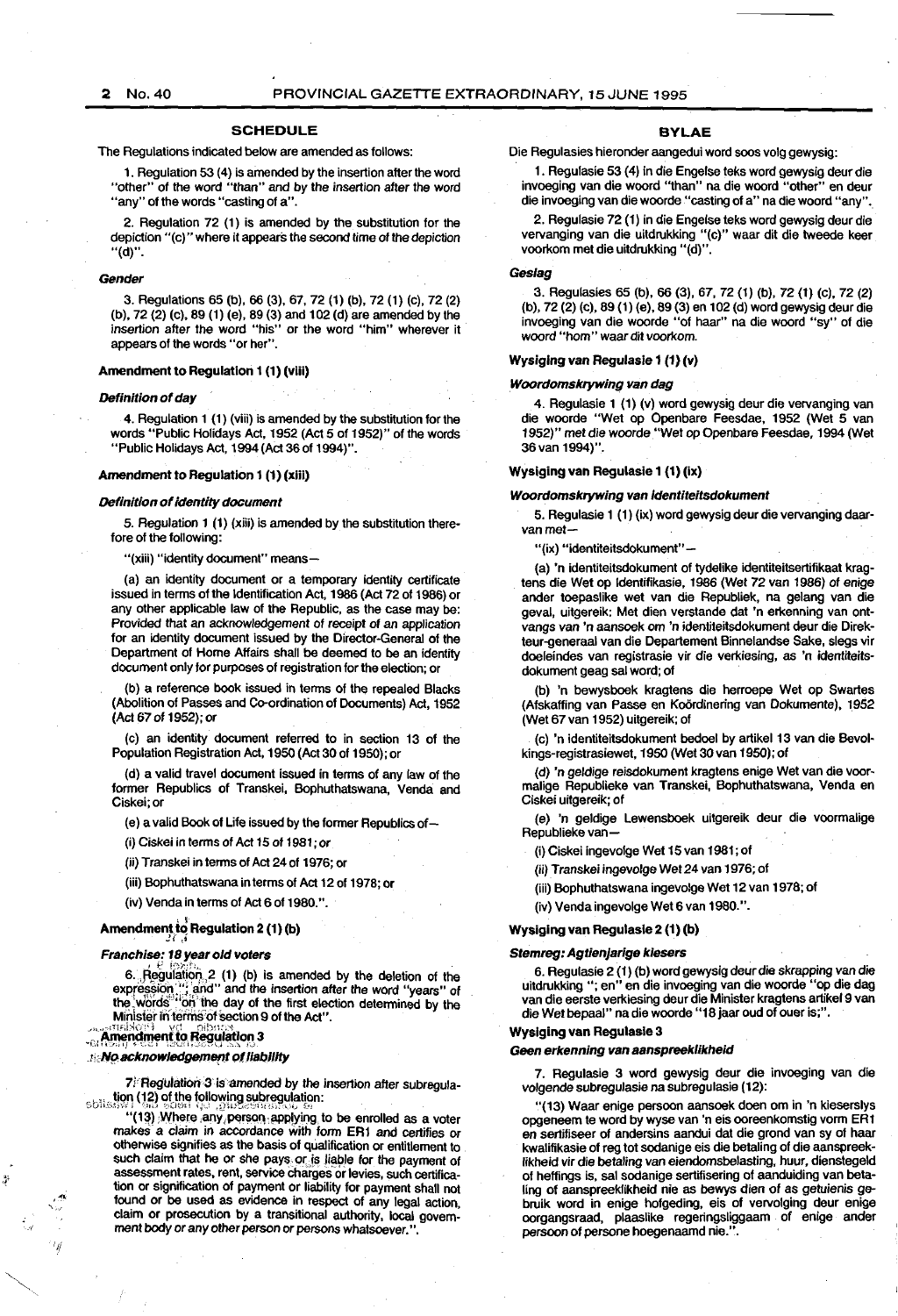# Amendment to Regulation 4

# Claims and objections

8. Regulation 4 (1) (b) (ii) is amended by the insertion after the word "oral" of the words "claim or".

# Amendment to Regulation 5 (2)

### Constitution of Revision Court

9. Regulation 5 (2) is amended by the subtitution for the fuil· stop of a colon, and the addition of the following:

"Provided that the Premier may, upon written application by the transitional authority concerned and upon being satisfied that there is no suitable legally qualified person, approve in writing the appointment by the transitional authority of some other suitably qualified person who shall be the presiding officer, and an alternate.".

# Amendment to Regulation 10

# Expenditure

10. Regulation 10 is amended by the insertion after the word "necessary" of the words "in terms of these regulations for the election and".

# Amendment to Regulation 24 (1) (b) (vi)

# Registration of parties

11. Regulation 24 (1) (b) (vi) is amended by the deletion of the words "which list shall contain a number of candidates not in excess of the number of seats to be filled in terms of subregulation 22 (1) (a),".

#### Amendment to Regulation 30 (5)

#### Fees payable to returning officer

12. Regulation 30 (5) is amended by the addition after paragraph (d) of the following paragraphs:

"(e) Where the chief executive is ex officio the returning officer he or she shall, in addition to his or her normal remuneration and conditions of employment, be granted for a period of not more than two days any fee as may be determined by such transitional authority in terms of regulation 93.

(f) Where the transitional authority appoints in terms of subregulation (1) another person as returning officer it shall at the same time as such appointment determine by a majority of at least two thirds of all its members his or her remuneration and conditions of employment which may include for a period of not more than two days any fee as may be determined by such transitional authority in terms of regulation 93. ".

# Amendment to Regulation 43 (1) (a)

#### Equipment for voting stations

13. Regulation 43 (1) (a) is amended by the substitution for the word "and" after the word "officers" of the words "and in the opinion of the returning officer a reasonable number of tables and chairs for common use by".

## Amendment to Regulation 53 (6)

#### Questions to voters

14. Regulation 53 (6) is amended by the substitution for the words "returning officer" of the words "presiding officer".

# Amendment to Regulation 62 (5)

#### Making up of election material

15. Regulation 62 (5) is amended by the substitution for the numeral"51" of the numeral "62".

#### Amendment to Regulation 63

#### Delivery of election material

16. Regulations 63 (1), (2) and (3) are amended by the addi· tion before the expression "39 (b)" of the expression "39 (a) and".

# Wysiging van Regulasie 4

#### Else en besware

B. Regulasie 4 ( 1) (b) (ii) word gewysig deur die invoeging van die woorde" 'neisin te dien of" nadiewoord "mondelings".

# Wysiging van Regulasie 5 (2)

## lnstelling van Hersieningshof

9. Regulasie 5 (2) word gewysig deur die vervanging van die punt met 'n dUbbelpunt en die invoeging van die volgende:

"Met dien verstande dat die Premier op die skriftelike versoek van die betrokke oorgangsraad indien tevrede dat daar nie 'n paslik regsgekwalifiseerde persoon beskikbaar is nie, die oorgangsraad skriflelik kan magtig om 'n ander paslik gekwalifi· seerde persoon as voorsittende beampte asook 'n plaasvervanger aan te stel. ".

#### Wysiglng van Regulasie 10

#### **Uitgawes**

10. Regulasie 10 word gewysig deur die invoeging van die woorde "kragtens hierdie regulasie vir die verkiesing en" na die woorde "nodig mag wees".

#### Wyslglng van Regulasie 24 (1) (b) (vi)

#### Registrasie van partye

11. Regulasie 24 (1) (b) (vi) word gewysig deur die skrapping van die woorde "welke lys 'n getal kandidate sal bevat wat nie meer is as die getal setels wat ingevolge subregulasie 22 (1) (a) gevul moet word nie, ".

# Wysiging van Regulasie 30 (5)

## Foole aan klesbeampte betaalbaar

12. Regulasie 30 (5) word gewysig deur die invoeging van die volgende paragrawe na paragraaf (d):

"(e) Waar die hoof uitvoerende beampte ex officio die kiesbeampte is, sal hy of sy bykomend tot sy of haar normale vergoeding en diensvoorwaardes geregtig wees op enige fooi vir nie meer as twee dae nie soos deur die oorgangsraad kragtens regulasie 93 bepaal.

(f) Waar die oorgangsraad 'n ander persoon ingevolge subregulasie (1) as kiesbeampe aangestel het, sal die oorgangsraad ten tye van aanstelling sy of haar vergoeding en diensvoorwaardes wat enige fooi kragtens regulasie 93 vir 'n periode van nie meer as twee dae mag insluit nie, by 'n meerderheidsbesluit van ten minste twee derdes van al sy lede, bepaal.".

## Wyslging van Regulasle 43 (1) (a)

# Toerusting en meubels vir stemlokale

13. Regulasie 43 (1) (a) word gewysig deur die vervanging van die woord "kiesbeamptes en" met "verkiesingsbeamptes en na oordeel van die kiesbeampte 'n redelike hoeveelheid tafels en stoele vir algemene gebruik deur".

# Wysiglng van Regulasie 53 (6)

#### Vrae aan kiesers

14. Regulasie 53 (6) word gewysig deur die vervanging van die woord "kiesbeampte" met die woord "voorsittende beampte".

# Wyslglng van Regulasie 62 (5)

#### Opmaak van verkiesingsmateriaal

15. Regulasie 62 (5) word gewysig deur die vervanging van die syfer "51" met die syfer "62".

## Wyslging van Regulasle 63

#### Affewering van verkleslngsmater/aal

16. Regulasies 63 (1), (2) en (3) word gewysig deur die invoeging van die uitdrukking "39 (a) en" voor die uitdrukking "39(b)".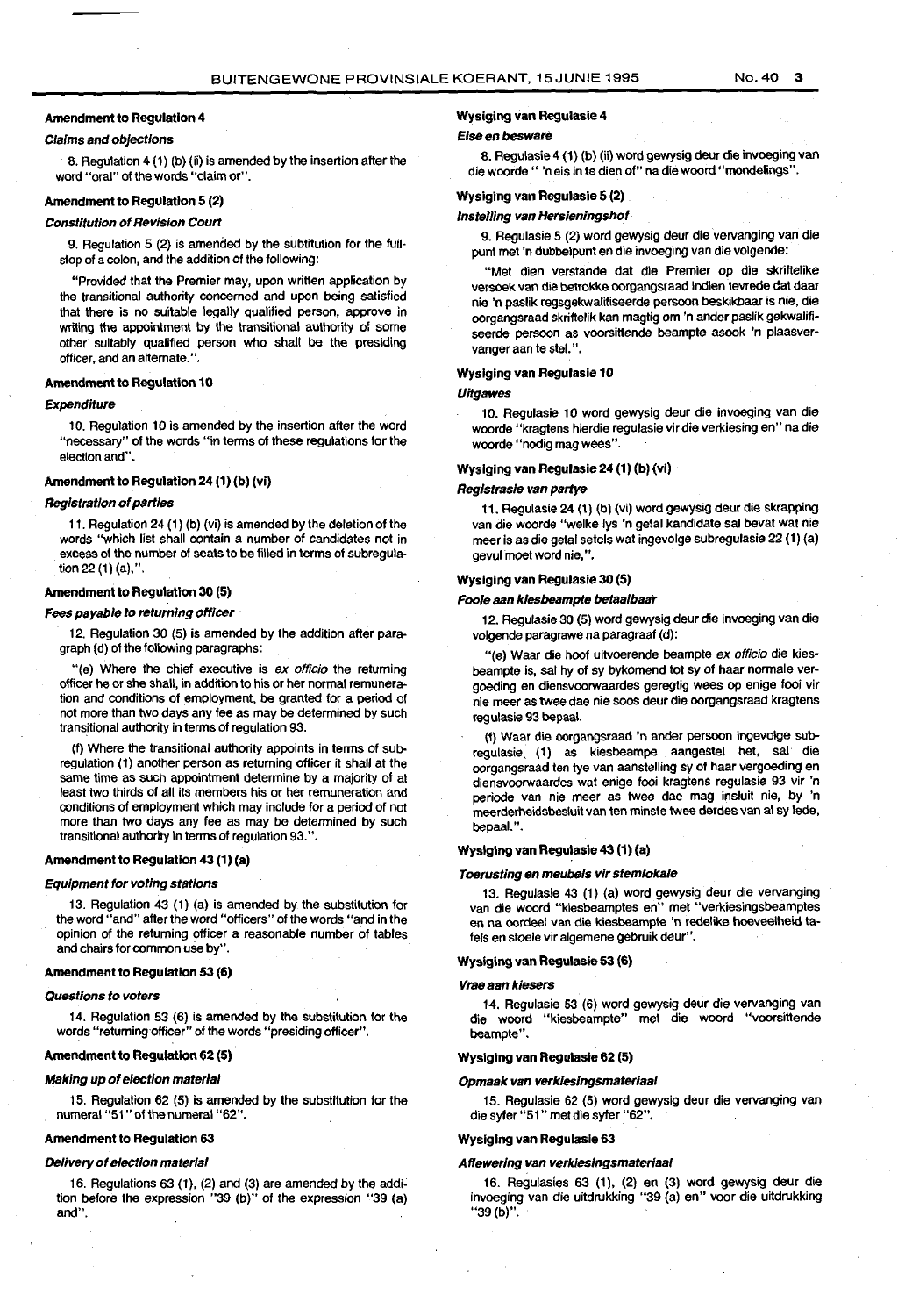# 4 No. 40 PROVINCIAL GAZETTE EXTRAORDINARY, 15 JUNE 1995

# Amendment to Regulation 75 (7)

#### Allocation of seats

17. Regulation 75 (7) is amended by the insertion after the word "being" of the words "designated as a party representa· tive in terms of regulation 82 (a) or from being".

# Amendment to Regulation 81 (4) (b)

#### Transmittal of results and totals

18. Regulation 81 {4) {b) is amended by the substitution for the expression "71  $(1)$   $(a)$ " of the expression "73  $(1)$   $(a)$ ".

#### Amendment to Regulation 85 {a)

#### Nominations to Transitional Metropolitan Council

19. Regulation 85 (a) is amended by the insertion after the words "to nominate" of the words "by resolution of the council of such substructure''.

# Amendment to Regulation 85 (a) (iii)

#### Percentage and quotas

20. Regulation 85 (a) {iii) is amended by the substitution for the numeral "(v)" of the numeral "(iv)".

#### Amendment to Regulation 85 {a) (vi)

#### Percentage and quotas

21. Regulation 65 (a) {vi) is amended by the substitution lor the numeral "{vi)" of the numeral "(iv)".

# Amendment to Regulation 90 (1) (b)

#### Constitution of election committee

22. Regulation 90 {1) (b) is amended by the substitution for the full-stop of a colon, and the addition of the following:

"Provided that the Premier may, upon written application by the transitional authority concerned and upon being satisfied that there is no suitable legally qualified person, approve in writing the appointment by the transitional authority of some other suitably qualified person who shall be the presiding officer, and an alternate."

#### Amendment to Regulation 91 (e)

## Bills and placards

23. Regulation 91 (e) is amended by the substitution for the word "section" of the word "regulation".

#### Amendment to Regulation 90 (1) (e) (iii)

#### Election Committee

24. Regulation 90 {1) {e) {iii) is amended by the substitution for the expression "29  $(1)$   $(1)$ " of the expression "29  $(5)$   $(1)$ ".

## Amendment to Regulation 95 (1)

#### Power to act in default

25. Regulation 95 {1) is amended by the addition after subregulation {b) of the following subregulations:

"{c) In order to ensure that the election is or will be conducted in accordance with these regulations, the Premier may, without prejudice to any other right or power which he or she may have, in writing appoint any authority, body or person who shall have the right to require any transitional authority, local government body or revision court to provide a written report from time to time as the Premier or such authority, body or person, as the case may be, deems necessary or expedient in his or her sole discretion in respect of the election or any part thereof.

{d) The Premier, authority, body or person contemplated in sub regulation (c) shall have the right to conduct inspections at or in the offices of any transitional authority, local government body or revision court to ascertain the state of affairs in respect of the election or any part thereof and to peruse and make extracts from files, books, registers and records which may have a bearing on the election.

# Wysiging van Regulasie 75 (7)

#### Toekenning van setels

17. Regulasie 75 {7) word gewysig deur die invoeging na die woorde "verder kwalifiseer"' voor die woorde "om as partyverteenwoordiger ingevolge regulasie 62 (a) aangewys te wees nieof".

# Wysiging van Regulasie 81 (4) (b)

#### Oordrag van uitslae en totale

16. Regulasie 61 {4) {b) word gewysig deur die vervanging van die uitdrukking "71 {1) (a)" met die uitdrukking "73 {1) {a)".

# Wysiging van Regulasie 85 (a)

#### Nominasies vir Metropolitaanse Oorgangsraad

19. Regulasie 85 (a) word gewysig deur die invoeging van die woorde "by besluit van die raad van sodanige substruktuur" na die woorde "nomineer".

#### Wysiging van Regulasie 85 (a) (iii)

#### Persentasie en kwotas

20. Regulasie 85 {a) {iii) word gewysig deur die vervanging van die syfer "(v)" met die syfer "(iv)".

## Wysiging van Regulasie 85 (a) (vi)

#### Persentasie en kwotas

21, Regulasie 65 {a) {vi) word gewysig deur die vervanging van die sysfer {vi) met die syfer "(iv)".

#### Wysiging van Regulasie 90 (1) (b)

#### Samestelling van verkiesingskomitee

22. Regulasie 90 {1) {b) word gewysig deur die vervanging van die punt met 'n dubbelpunt en die invoeging van die volgende:

"Met dien verstande dat die Premier op die skriffelike versoek van die betrokke oorgangsraad en indien tevrede dat daar nie 'n paslike regsgekwalifiseerde persoon beskikbaar is nie, die oorgangsraad skriftelik kan magtig om 'n ander paslik gekwalifiseerde persoon as voorsittende beampte asook 'n plaasvervanger aan te stel."

#### Wysiging van Regulasie 91 (e)

#### Aanplakbiljette en plakkate

23. Regulasie 91 {e) word gewysig deur die vervanging van die woord "afdeling" met die woord "regulasie".

#### Wysiging van Regulasie 90 (1) (e) (iii)

#### Verkiesingskomitee

24. Regulasie 90 {1) {e) {iii) word gewysig deur die vervanging van die uitdrukking "29 {1) (f)" met die uitdrukking "29 (5) (f)".

## Wysiging van Regulasie 95 (1)

#### Bevoegdheid om by versuim op te tree

25, Regulasie 95 {1) word gewysig deur die invoeging van die volgende subregulasies na subregulasie (b):

"{c) Ten einde te verseker dat verkiesings ingevolge die be· palings van hierdie regulasies gehou word, kan die Premier sonder afbreuk aan enige regte of magte waaroor hy of sy beskik, enige owerheid, liggaam of persoon skriflelik aanstel wat daarop geregtig sal wees om van enige oorgangsraad, plaaslike owerheidsliggaam of hersieningshof te vereis om 'n skriftelike verslag soos van tyd tot tyd deur die Premier of sodanige ower· heid, liggaam of persoon na gelang van die geval en in sy of haar uitsluitlike diskresie nodig of wenslik geag word met betrekking tot die verkiesing of enige deel daarvan, voor te le.

{d) Die Premier, owerheid, liggaam of persoon soos bedoel in subregulasies {c) sal oor die bevoegdheid beskik om inspeksies in of by die kantore van enige oorgangsraad, plaaslike ower· heidsliggaam of hersieningshof te doen ten einde die stand van sake met betrekking tot die verkiesing of enige deel daarvan te bepaal en om leers, boeke, registers en rekords wat op die verkiesing betrekking mag he, te ondersoek en uittreksels daar· van te maak.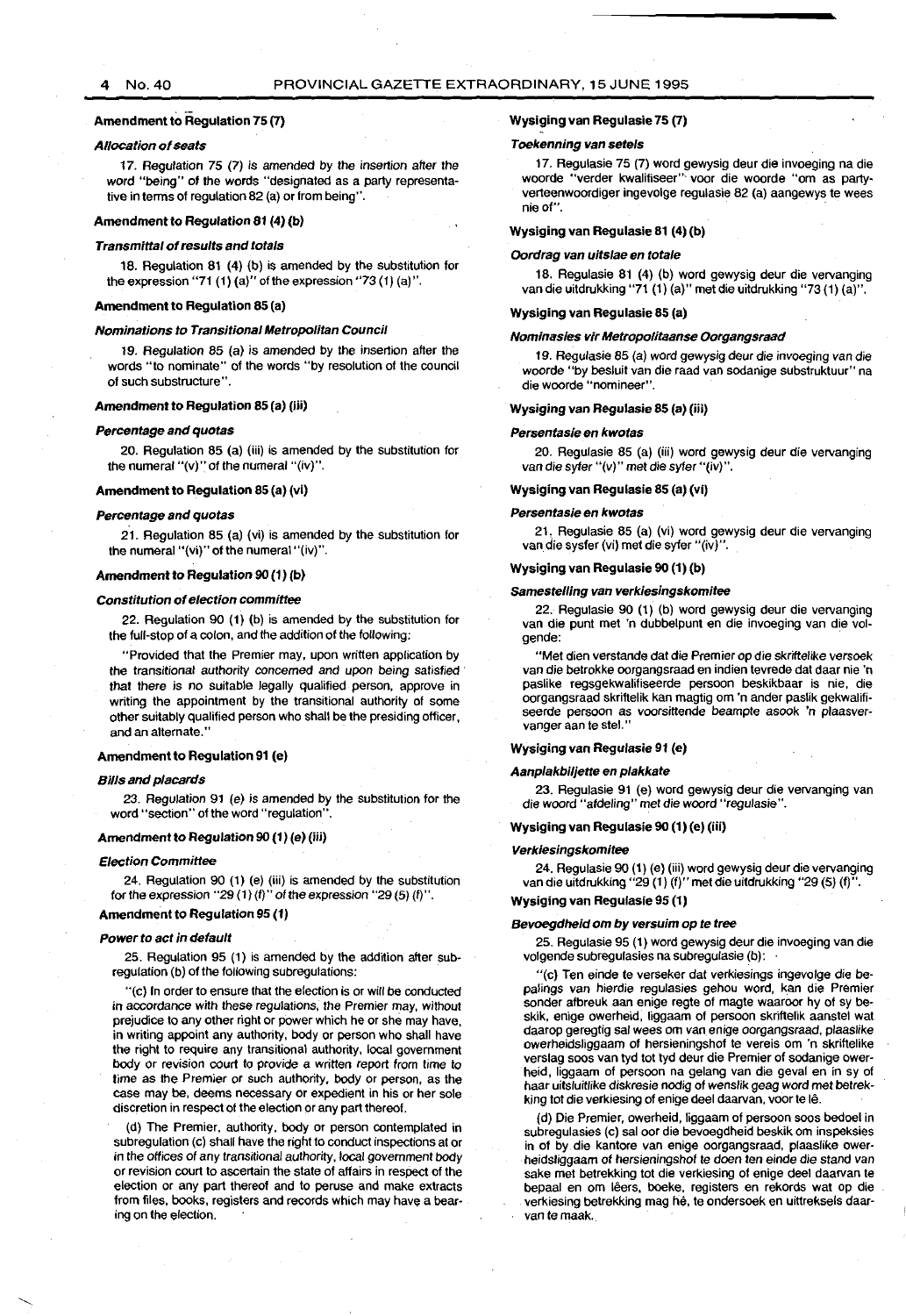(e) Any authority, body or person appointed in terms of subregulation (c) shall submit a written report to the Premier when required by the Premier, setting out the state of affairs in respect of the election or any part thereof in one or more transitional authority, local government body or revision court and shall make recommendations in respect thereof.

(f) For the purposes of subregulations (c) and (d), the transi· tional authority, local government body or revision court con· cerned shall be obliged to furnish the required written report, files, books, registers and records and to give its full co-operation in respect of the inspections contemplated by subregulation (d).".

# Amendment to Regulation 100 (a)

## Determination of period

26. Regulation 100 (a) is amended by the substitution for the numerals "24:00" of the expression "23:59 hours".

### Amendment to Regulation 105

#### Personation

27. Regulation 105 is amended by the substitution for the words "Any person who, at the election" of the words "Any person who, at any voting area referred to in regulation 41 (1) during the election-".

#### Amendment to Regulation 110  $(1)$   $(q)$

#### **Offences**

28. Regulation 110 (1) (g) is amended by the substitution for the numeral "101" of the numeral "100 (a)".

#### Amendment to Form ER3 (B)

#### Party ballot paper

29. Form ER3 (B) is amended by the substitution for the word "CANDIDATE" of the word "PARTY".

#### Amendment to FormERS

#### Nomination for ward election

30. Form ER5 is amended by the substitution for the expres· sion "section 2 (1)" of the expression "regulation 21".

#### Amendment to Form ER15

#### Questions to voters

31. Form ER15 is amended by the substitution for the words "A ballot paper was/was not• issued to the applicant." of the following:

"1 . \*The following ballot papers were issued to the applicant:

- (a) Ward candidate: Counterfoil No ......................................... .
- (b) Proportional representation: Counterfoil No. ................................
- (c) Transitional Metropolitan Council: Counterfoil No. ..............

#### OR

2. \*No ballot paper was issued to the applicant.".

(e) Enige owerheid, liggaam of persoon kragtens subregula· sie (c) aangestel sal wanneer deur die Premier daarvoor versoek, 'n skriftelike verslag waarin die stand *van* sake met betrek· king tot die verkiesing of enige deel daarvan in een of meer oorgangsrade, plaaslike owerheidsliggame of hersieningshowe uiteengesit is, voorle en aanbevelings in daardie verband maak.

(f) Vir die doeleindes *van* subregulasies (c) en (d), sal die oorgangsraad plaaslike owerheidsliggaam hersieningshof verplig wees om die verlangde skriftelike verslag, lêers, boeke, registers en rekords voor te lê en volle samewerking ten opsigte van die inspeksies soos beoog by subregulasie (d) te gee.".

# Wyslglng van Regulasle 100 (a)

# Vasstel/lng van tydperk

26. Regulasie 100 (a) word gewysig deur die vervanging *van* die syfers "24:00" met die uitdrukking "23:59 uur".

#### Wyslging van Regulasle 105

#### Uitgee vir ander

27. Regulasie 105 word gewysig deur die vervanging van die woorde "Jemand wat by die verkiesing-" met die woorde woorde "lemand wat by die verkiesing-" met die woorde "lemand wat gedurende die verkiesing by enige stemgebied soos bedoel by regulasie 41 $(1)$ -".

#### Wyslglng van Regulasle 110 (1) (g)

#### **Oortredings**

28. Regulasie 110 (1) (g) word gewysig deur die vervanging van die syler "101" met die syler "100 (a)".

# Wysiging van Vorm ER3 (B)

#### **Partystembrief**

29. Vorm ER3 (B) word gewysig deur die vervanging van die woord "KANDIDAAT" met die wood "PARTY".

# Wyslglng van Vonn ERS

#### Nominasie vir wyksverkiesing

30. Vorm ERS word gewysig deur ·die vervanging van die uitdrukking "artikel2 ( 1)" met die uitdrukking "regulasie 21 ".

# Wyslglng van Vorm ER15

#### Vrae aan klesers

31. Vorm ER15 word gewysig deur die vervanging *van* die woorde "'n Stembrief is/is nie\* aan die aansoeker uitgereik (nie\*)." met die volgende:

"1. \*Die volgende stembriewe was aan die applikant uitgereik:

(a) Wykskandidaat: Teenblad No ..... : ..................................... ..

- (b) Proporsionele verteenwoordiging: Teenblad No. ................
- (c) Metropolitaanse Oorgangsraad: Teenblad No. ...................

# OF

2. \*Geen stembrief was aan die applikant uitgereik nie. ".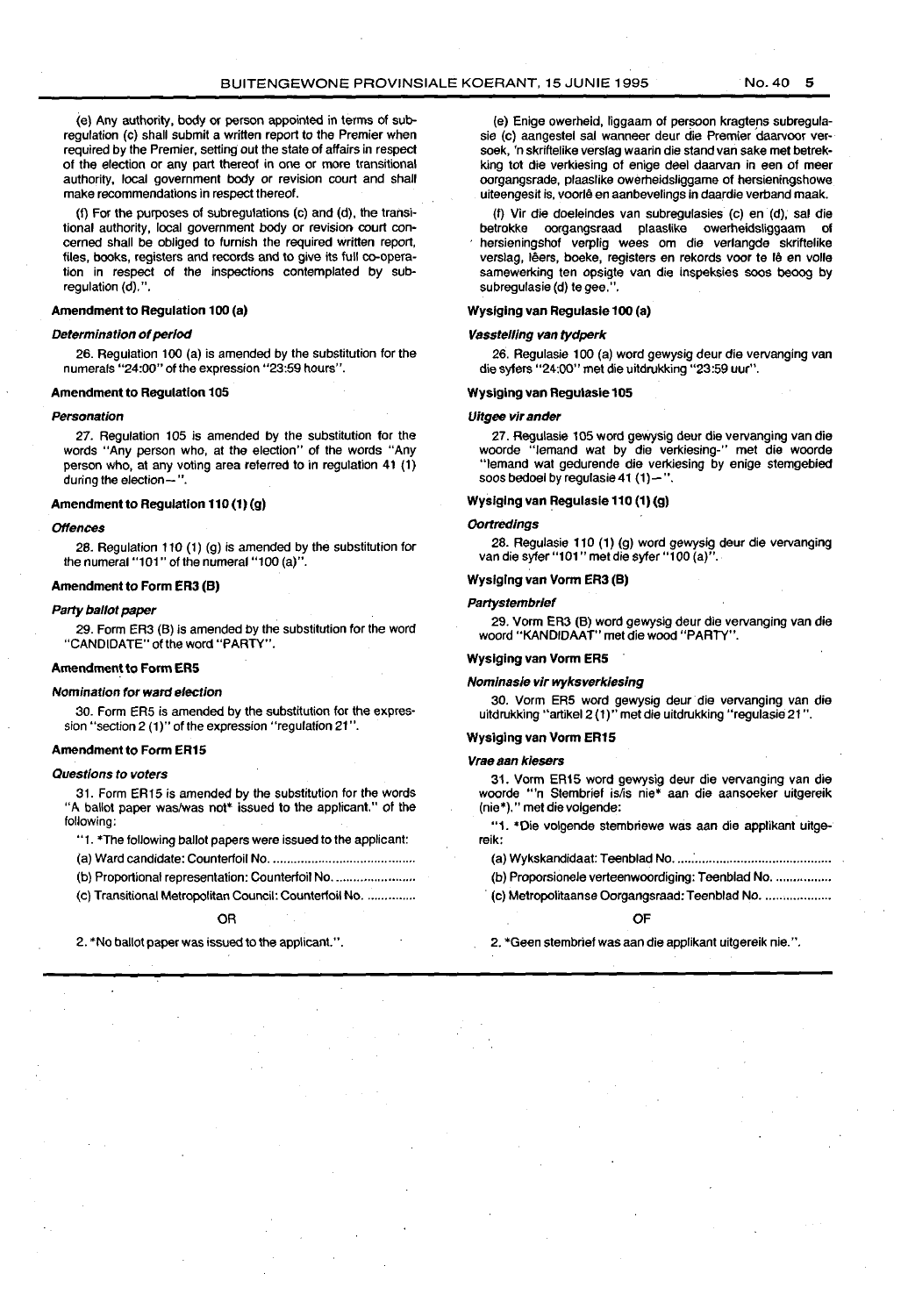# Save a drop - and save a million

W ater conservation is very important to the community and industry to ensure their survival. So save water! community and industry to ensure their survival. So save water!





# **Spaar 'n druppel- en vul die dam**

ndien almal van ons besparingsbewus optree, besnoei ons nie slegs uitgawes nie maar wen ook ten opsigte van ons kosbare water- en elektrisiteitsvoorraad ·

ksksksksksksksksksksksksksk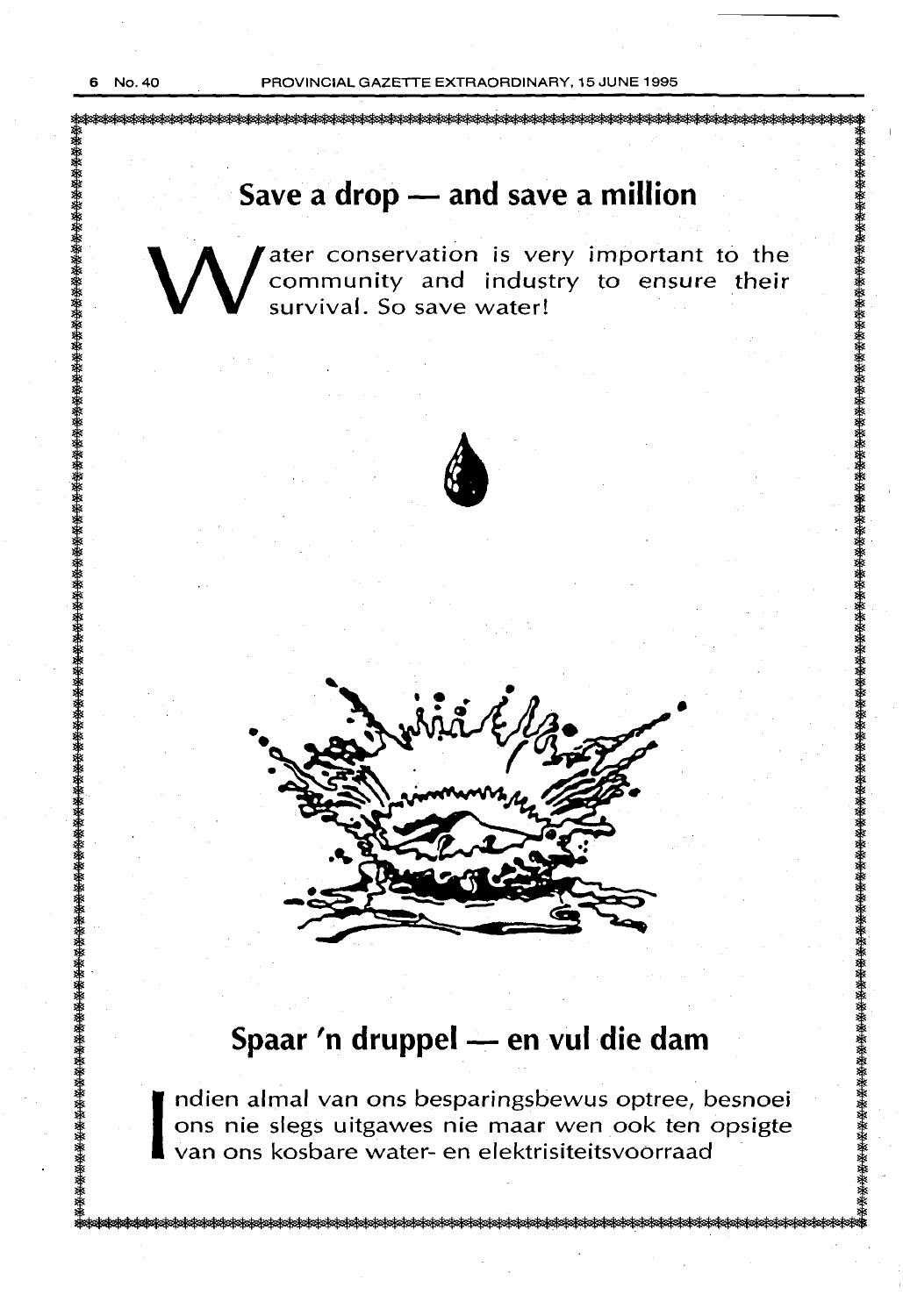BUITENGEWONE PROVINSIALE KOERANT, 15 JUNIE 1995 No. 40 7

**SA W£A111£R BUREAU · SA W££RBURO**  WEERKUNDJGE DJENSJE *11ir 11Hrui16epltlnning*  111£fi111£R S£R11JC£S  $\cdot$  .  $\frac{1}{\sqrt{1-\frac{1}{2}}}\times\frac{1}{2}$ ,,, *planning aheatl*  Gough **Family** Marion Bouvet 锳 s. Sandwich 茶 summer ity<br>Th snow thunder high hail cloudy ١ı low 'C **SHIPPING FORECASTS** SKEEPVAARTVOORSPELLINGS WEATHER WATCH SERVICE WEERWAAKDIENS PPINO WATCH SELF<br>THER WATCH SELFS<br>AREA FORECASTS STREERWAAKDIENS<br>EISIGERS VOORSPELLINGS HIP HER WALL CASTS **PIREEKVOORSPELLINGS<br>REISIGERS VOORSPELLINGS<br>ROPOLITAANSE VOORGPELLINGS** EATHER FORECASTS<br>TRAVELLERS FORECASTS<br>TRAVELLERS FORECASTS<br>TRAVELLERS FORECASTS METROPOLITAANSE VOORSPELLINGS<br>SPELLINGS VIR VRAGMORSPELLINGS<br>SPELLINGS VIR VRAGMOTORSPELLINGS<br>TESIALE VOOR VOORBESTINGS METROPOLITAANSE VOORSPELLINGS ANELLERS FORECASTS ROPOLITAL FORECASTS **SPESIALE VOORSPELINGS<br>LUGVAART VOORSPELLINGS<br>LUGVAART VOORSPELLINGS RUCKERS FORECASTS**<br>SPECIAL FORECASTS<br>SPECIAL FORECASTS<br>AVIATION FORCAL DAT **TESTALE VOORSPELLINGS<br>LUGVAART VOORSPELLINGS<br>5 KLIMATOLOGIESE DATES TROPECIAL FORECASTS** KLIMATOLOGIESE DATA **NOLOGICAL**<br>PUBLICATIONS **PUBLIKASIESE** DEPT. OF ENVIRONMENTAL AFFAIRS AND TOURISM· DEPT. VAN OMGEWINGSAKE EN TOERISME